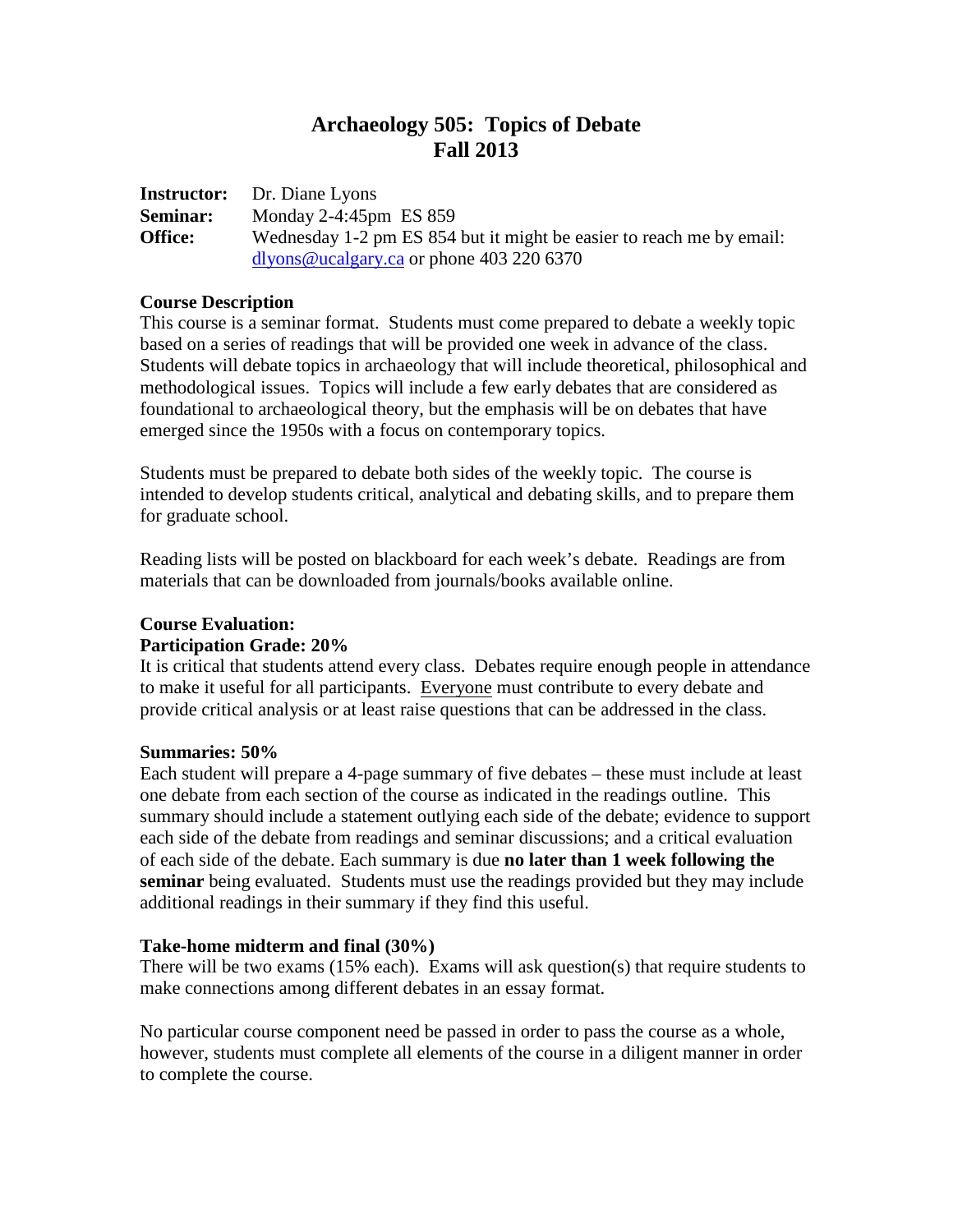# **Section 1: Archaeological Foundations**

September 9: Week 1: Introduction, debating theory, what are your interests. Context for week 2.

September 16: Week 2: Culture History Paradigm Debates in artifact form, space and time.

## **Section 2: Neo-evolutionary and Processual Approaches**

September 23 Week 3: Neo-Evolutionary Theory: return to evolutionary explanations History vs. Evolutionary Explanation; but what type of evolution?

September 30 Week 4: The New Archaeology: Archaeology as anthropology Inductive and deductive methodologies

October 7 Week 5: Processual Archaeology Binford: Schiffer debate

October 14: Thanksgiving holiday Week 6

October 21 Week 7: Behavioral Archaeology: Binford: Schiffer debate

## **Section 3: Post-Processual Approaches**

October 28 Week 8: Post-processual Critique of positivism

November 4 Week 9: Reading Identity from archaeological materials: gender and ethnicity

November 11: Remembrance Day holiday Week 10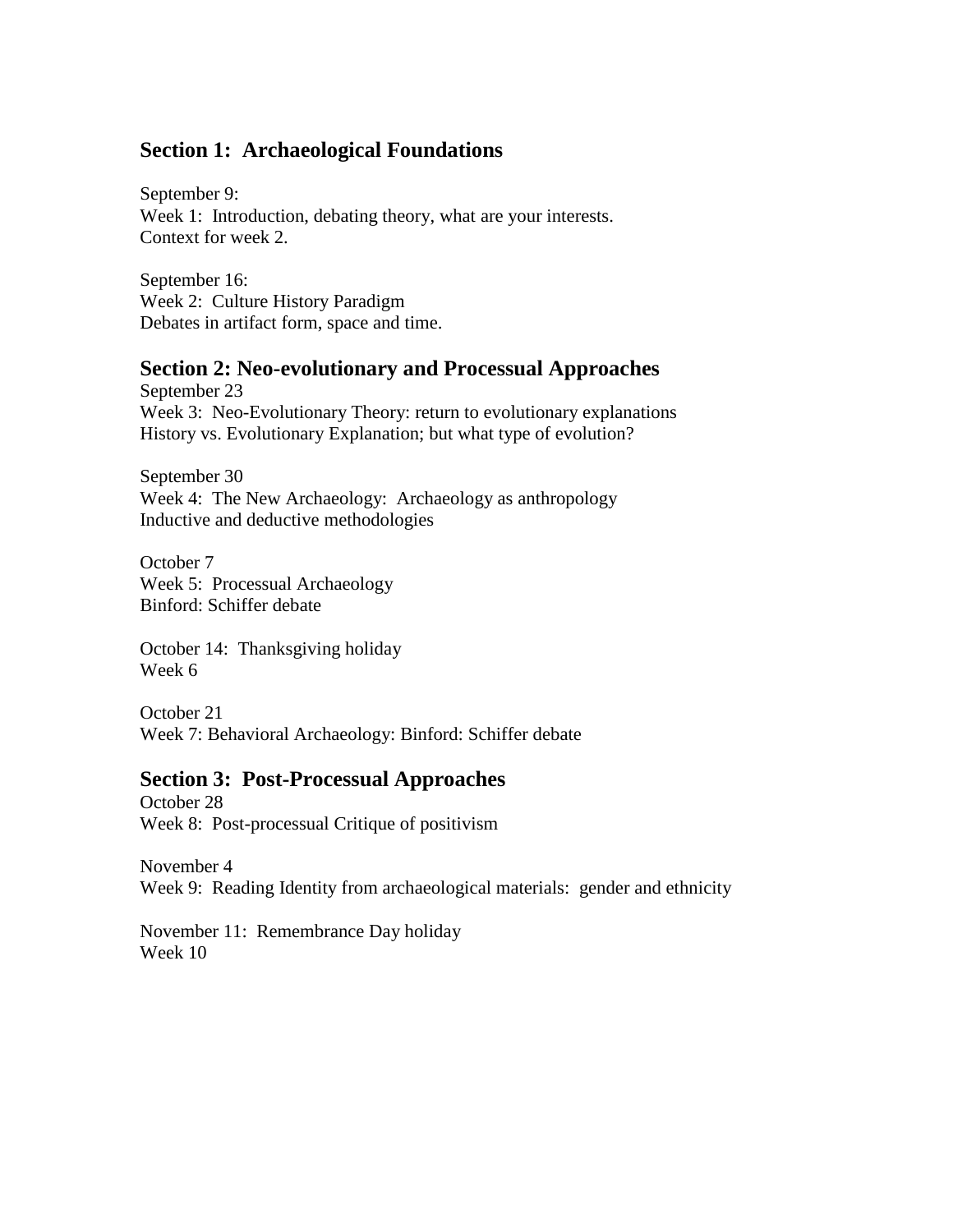## **Section 4: Evolutionary Archaeologies and Student Choice**

November 18 Week 11: Evolutionary Archaeologies

November 25: Student choice Week 12:

December 2: Student choice Week 13

# **ADDITIONAL CONTENT**

### **Writing across the Curriculum**

Writing skills are not exclusive to English courses and, in fact, should cross all disciplines. The University supports the belief that throughout their University careers, students should be taught how to write well so that when they graduate their writing abilities will be far above the minimal standards required at entrance. Consistent with this belief, students are expected to do a substantial amount of writing in their University courses and, where appropriate, instructors can and may use writing and the grading thereof as a factor in the evaluation of student work. The services provided by the Writing Centre in the Effective Writing Office can be utilized by all undergraduate and graduate students who feel they require further assistance.

### **Academic Accommodation Policy**

It is the students' responsibility to request academic accommodations. If you are a student with a documented disability who may require academic accommodations and have not registered with Student Accessibility Services, please contact them at 403-220-6019. Students who have not registered with Student Accessibility Services are not eligible for formal academic accommodations. More information about academic accommodations can be found at [www.ucalgary.ca/access.](http://www.ucalgary.ca/access)

### **Freedom of Information and Protection of Privacy Act**

The University of Calgary is committed to protecting the privacy of individuals who work and study at the University or who otherwise interact with the University in accordance with the standards set out in the Freedom of Information and Protection of Privacy Act.

Please refer to the following link for detailed information: <http://www.ucalgary.ca/legalservices/foip>

### **Academic Misconduct**

Academic dishonesty is an unacceptable activity at the University of Calgary and students are **strongly advised** to read the Student Misconduct section of the University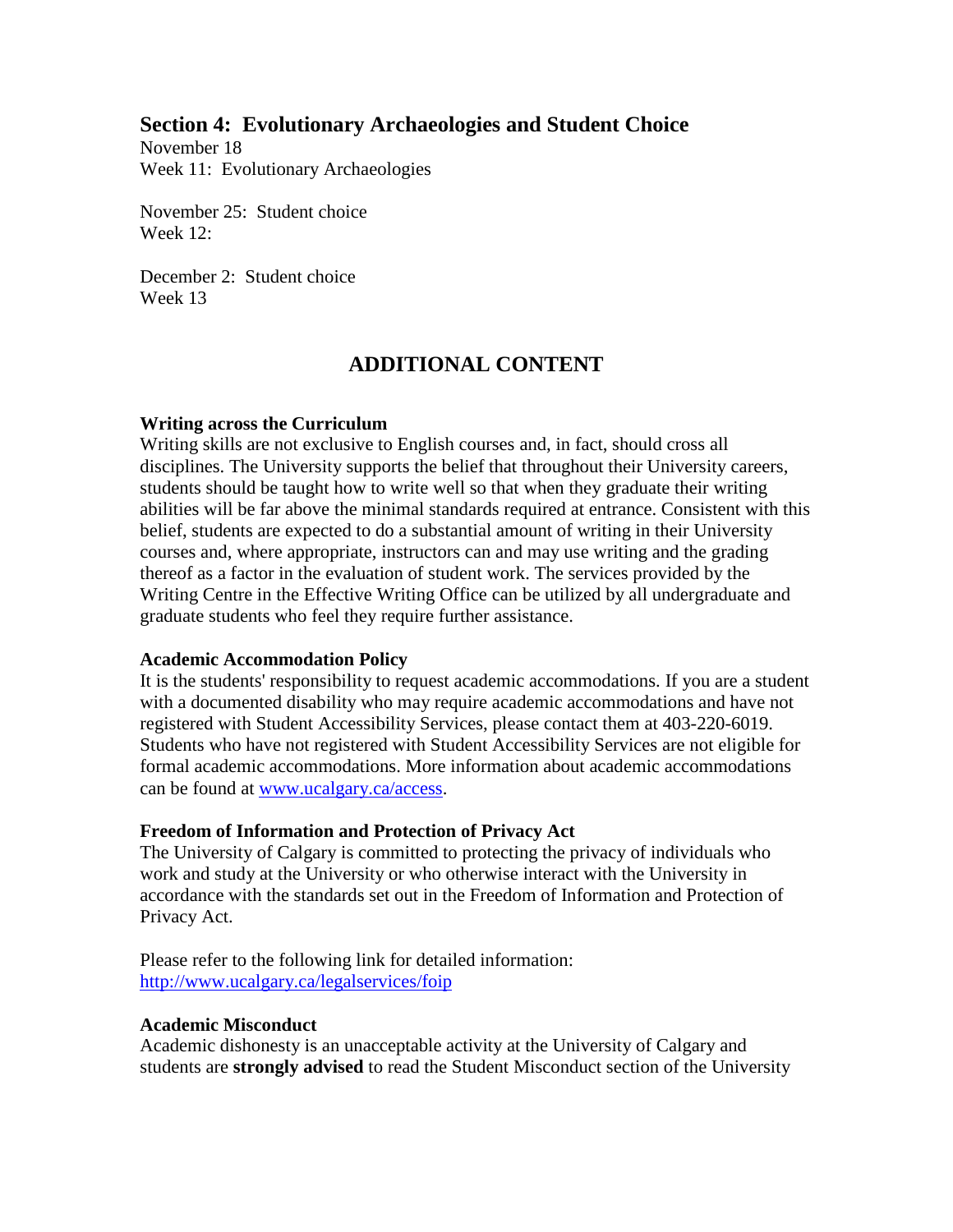Calendar. Quite often, students are unaware of what constitutes academic dishonesty or plagiarism. The most common are:

- 1) Presenting another student's work as your own
- 2) Presenting an author's work or ideas as you own without proper referencing
- 3) Using work completed for another course

This activity will not be tolerated and students conducting themselves in this manner will be dealt with according to the procedures outlined in the University Calendar. For detailed information on what constitutes academic misconduct, please refer to the following link:

<http://www.ucalgary.ca/pubs/calendar/current/k-2-1.html>

### **Plagiarism**

Plagiarism involves submitting or presenting work as if it were the student's own work when it is not. Any ideas or materials taken from another source written, electronic, or oral must be fully and formally acknowledged. Plagiarism includes but is not limited to:

(a) The work submitted or presented was done, in whole or in part, by an individual other than the one submitting or presenting the work (this includes having another impersonate the student or otherwise substituting the work of another for one's own in an examination or test),

(b) Parts of the work are taken from another source without reference to the original author,

(c) The whole work (e.g., an essay) is copied from another source, and/or,

(d) A student submits or presents work in one course which has also been submitted in another course (although it may be completely original with that student) without the knowledge of or prior agreement of the instructor involved.

While it is recognized that scholarly work often involves reference to the ideas, data and conclusions of other scholars, intellectual honesty requires that such references be explicitly and clearly noted. Plagiarism is an extremely serious academic offence. It is recognized that clause (d) does not prevent a graduate student incorporating work previously done by him or her in a thesis or dissertation.

### **Emergency Evacuation Assembly Points**

In the event of an emergency that requires evacuation, please refer to the following link to become familiar with the assembly points for the class: <http://www.ucalgary.ca/emergencyplan/assemblypoints>

### **Safewalk Information**

Campus Security, in partnership with the Students' Union, provides the Safewalk service, 24 hours a day to any location on Campus including the LRT, parking lots, bus zones and University residences. Contact Campus Security at (403) 220-5333 or use a help phone, and Safewalkers or a Campus Security Officer will accompany you to your campus destination.